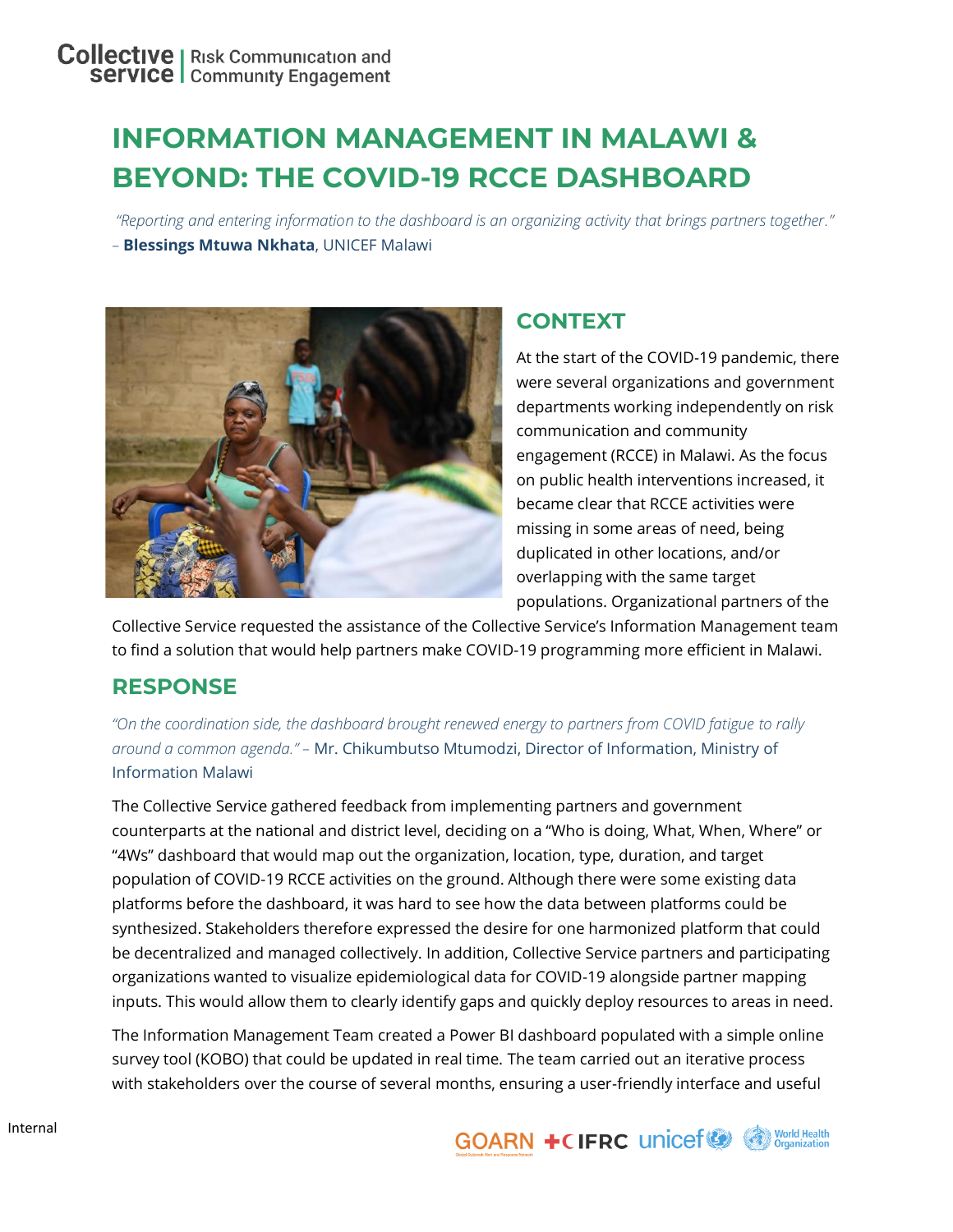functionality in the dashboard. With the online survey tool and dashboard, organizations could input data regularly, read the visualizations in the dashboard without difficulty, and create an evidencebase for decision makers to adjust strategies and collaborate with other actors.





As a powerful tool that facilitates collaboration on-the ground, the dashboard provides a wide range of information including:

- ✔ COVID-19 case numbers compared across districts
- ✔ COVID-19 case numbers over time by district
- ✔ No. of organizations working in each district by sector
- ✔ No. of organizations implementing RCCE activities by activity type
- ✔ No. of organizations using communication channels by channel type (e.g. TV, radio, SMS, etc.)
- ✔ No. of organizations working with various target populations
- ✔ Organizations offering RCCE training
- ✔ Organizations requesting RCCE support and identifying present challenges

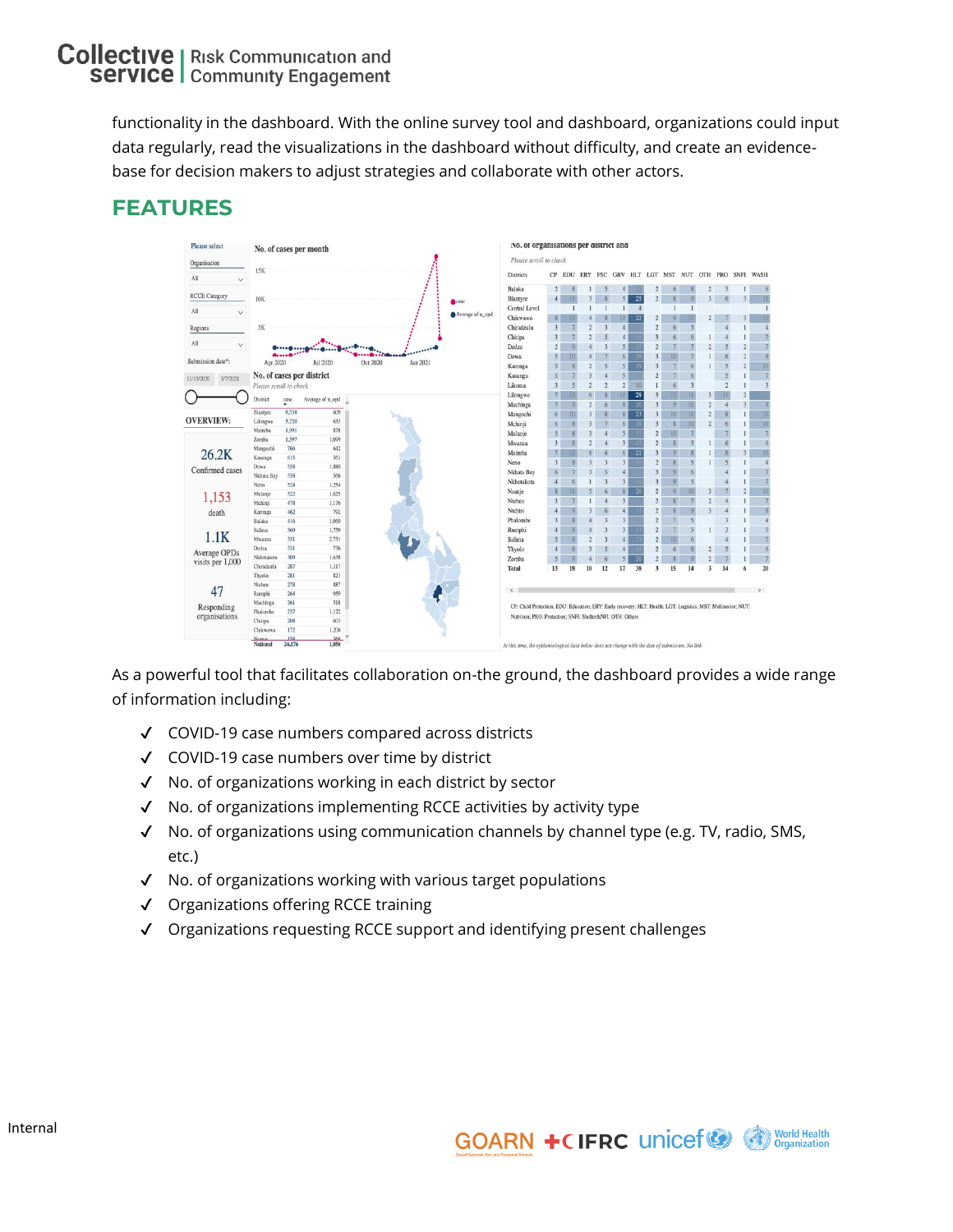### **Collective** | Risk Communication and **Service** | Community Engagement

# **ACHIEVEMENTS**



*"The Dashboard became a unified, multisectoral approach that allowed us to leverage all our resources. We engaged faith leaders and other kinds of organizations, not just purely health-related organizations to fight COVID-19." –*Kenford Mayere, UNICEF Malawi

- ⇒ Effectively coordinates 41 organizational and government partners by creating a common activity that unites stakeholders in the fight against COVID-19
- Leverages non-traditional public health resources, such as faith-based or educational organizations to fight COVID-19
- Encourages evidence-informed decision making based on epidemiological data
- ⇒ Serves as a model for replication in other countries
- ⇒ Works as an excellent use case to engage organizations to work with the Collective Service to identify custom-fit Information Management solutions
- ⇒ Provided a platform to discuss and invest in the COVID-19 vaccine rollout

### **CHALLENGES**

*"We are committed to exploring sustainable solutions to the challenges in linking the dashboard to existing systems at the Ministry of Health."–* Dr. Annie Chauma Mwale, Head of Epidemiology and Surveillance, Malawi Government

The biggest challenge with the COVID-19 RCCE dashboard is an ironic outcome of its greatest strength: identifying gaps and duplications. Once a gap or duplication is identified, it requires that everyone work together to find a common solution, negotiate the redirection of funds, and use one voice to move forward in speaking with communities. This can sometimes be a painful process and requires patience and diplomacy. Fortunately, the dashboard as an intra-organizational activity also generates a culture of solidarity and team spirit. With enough communication and understanding, addressing gaps and duplications can build even stronger bridges between partners.

Another challenge has been consistently linking the data collected by non-governmental partners with government systems, especially government-collected epidemiological data. To support this, The Collective Service has encouraged ownership of the dashboard within government and has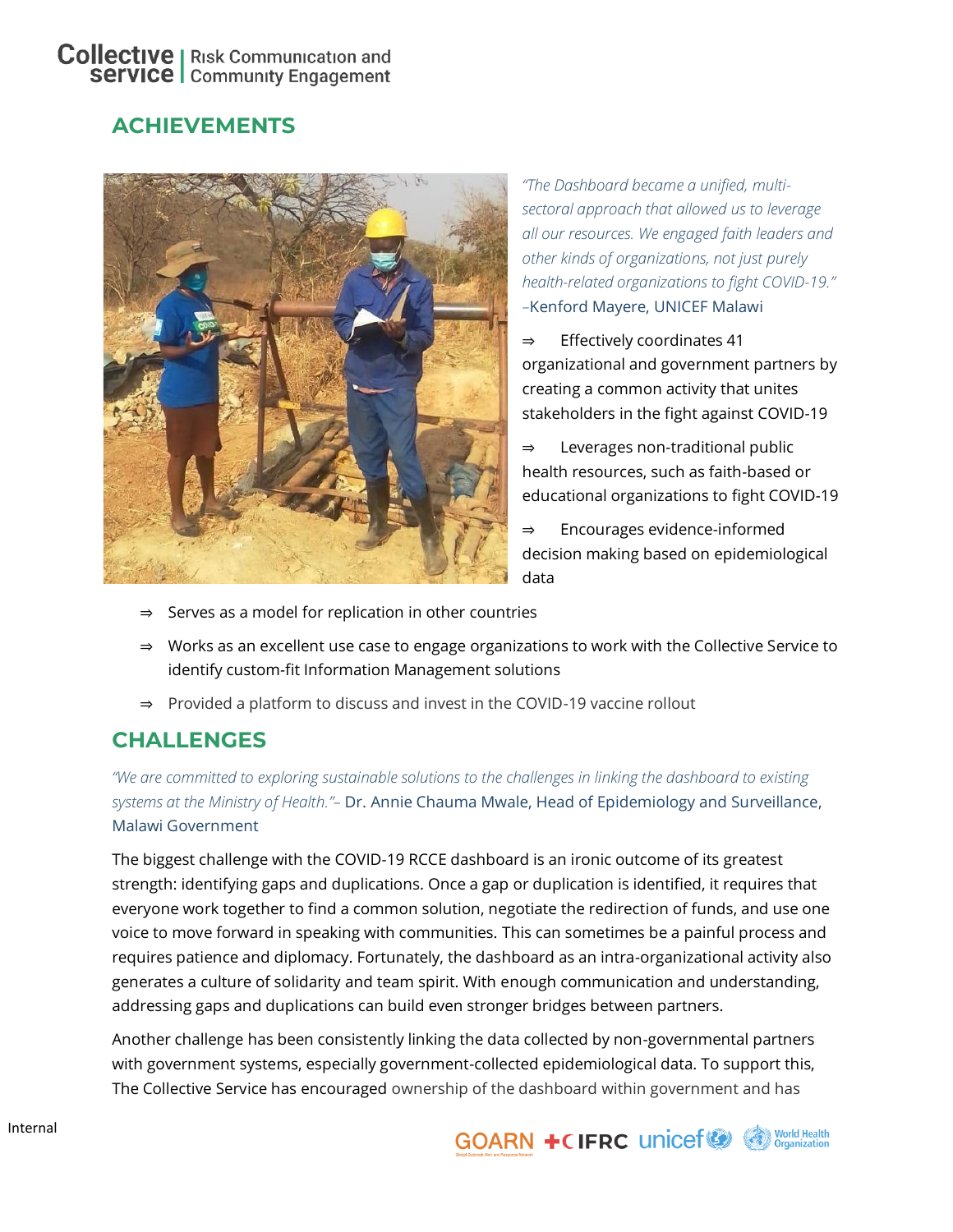### **Collective** | Risk Communication and **Service** | Community Engagement

collected evidence on effectiveness and utilization of the dashboard to emphasize the value of this activity. This is an important challenge that must be overcome to ensure the sustainability of the dashboard.

# **LESSONS LEARNED**

### **Coordination**

- Inputting data into a country-wide dashboard facilitates coordination between partners by creating a shared goal/activity.
- Several agencies within the same government can overlap activities without being aware of each other's activities.
- All sectors, not just traditionally public health actors/organizations/government agencies, should be included in the dashboard activity. A multi-sectoral approach expedites the mobilization of resources and provides a holistic approach to public health events.

### **Accountability**

- Mapping activities not only show gaps and duplications, but also reveal when colleagues are not following through on proposed activities.
- If proposed activities are not taking place, government partners can step in to ask for accountability or alert funding organizations that there is a discrepancy between what is happening and what is being reported.

#### **Negotiation**

- It is helpful to set up an RCCE committee with a wide range of actors such as faith-based leaders, local municipal leaders, and NGO/CBO staff to convene regularly and discuss the data that has been entered into the dashboard.
- The identification of the duplication of efforts requires patience and diplomacy to negotiate programming changes, especially with regard to funding mechanisms.
- Mapping exercises can bring up power struggles between and within organizations. It is helpful for the RCCE committee (see lesson #6) to help mediate programming changes.
- An effective way to keep partners on the same page is to remind them that the dashboard is about generating evidence for RCCE work. Keeping partners focused on the evidence creates a shared value to align the coordination of activities moving forward.

#### **Sustainability**

- Building capacity for all users of the dashboard will ensure wider and more frequent use of the dashboard and continue to create demand.
- It is essential to monitor how the dashboard is being utilized so that there is an evidence base to justify its continued use at the country level.